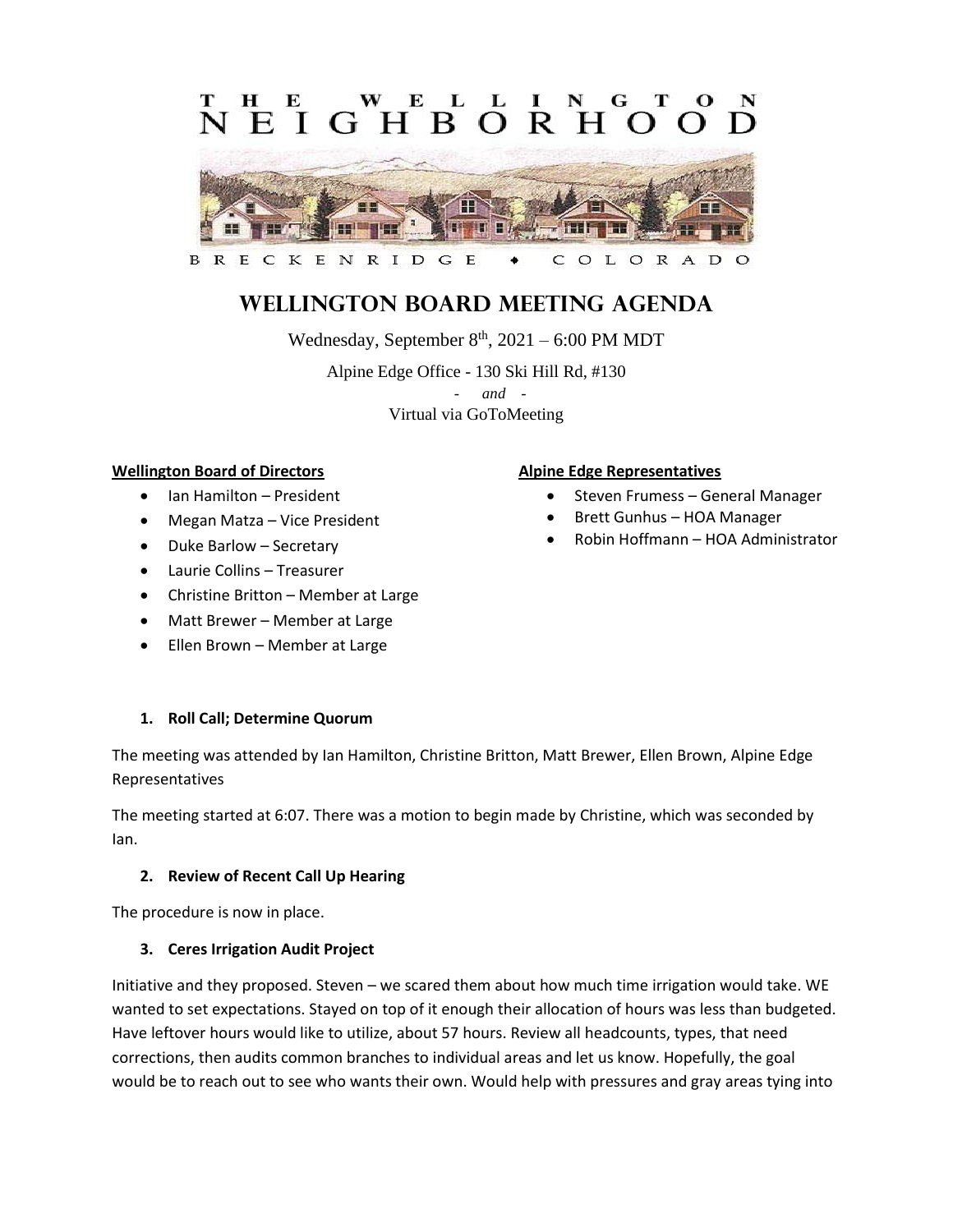the common area. Start with volunteering, then actually come up with a game plan requiring something. We need the knowledge for \$4300 in addition to fixing common areas as well.

Ian – planning on using all those hours? Steven – that is what they have planned. They feel confident enough hours to get a full plan. They budgeted for it so we can just do it. News is not an extra billable above budget. Something we can present at the annual meeting.

Ian said since we budgeted for it and they are willing to do it, go for it. Steven – going to try to do it before the snow on the ground.

Ian made a motion to approve, and Christine seconded.

Brett – easy to decide on a good idea but look for any data points. Maybe an extra piece of data we would want…

Ian – this should save water the bigger picture by knowing what is working and not.

Ellen asked about things getting repeated. When you turn on our alley, there is they have never been able to pave that area correctly turning in. you go into a hole in the snow. Ian said they didn't pave it wide enough. Christine agrees.

### **4. Brief Review of Breck Parking Proposal**

Brett – looking at what they sent, and we can get it to you before the meeting but didn't. didn't nail the scope.

Ian – why an outside resident? Ian said he thinks their original conversation got handed over to someone else because the proposal didn't match up.

Brett – this is what they gave us first and was pretty far off. They are interested in something for outsiders to possibly park too. Board thoughts? Ian wanted to confirm several spots, Brett said he thinks 143.

Ian thinks they missed it but the management fee on the bottom talked about a minimum of \$1500 a month. We could cover that with 50 spaces. I don't want us to make money off this, this should only cover the management fee. Board decides on a monthly fee to keep them, then that is what we should do.

Matt – if we did 25% that would be more than enough to make it worthwhile. Prob more than 30 people that rent but parking needs to be enforced. Have those signs every 4 spots.

Ellen – what about the other 75%? Unfairness? Matt said someone has to manage it. If running for housing, someone is going to have to get the spot.

Ellen – we haven't done this ever. I look at someone that has teenage kids or someone who has a business. All of a sudden, they are going to have to start paying. Struggling with the \$1500 a month mgmt. fee. Could AE not do it? Seems going to be a cost to other people steven – they are better equipped than ae to handle parking. We have emergency on-call people for it, but we do not have after-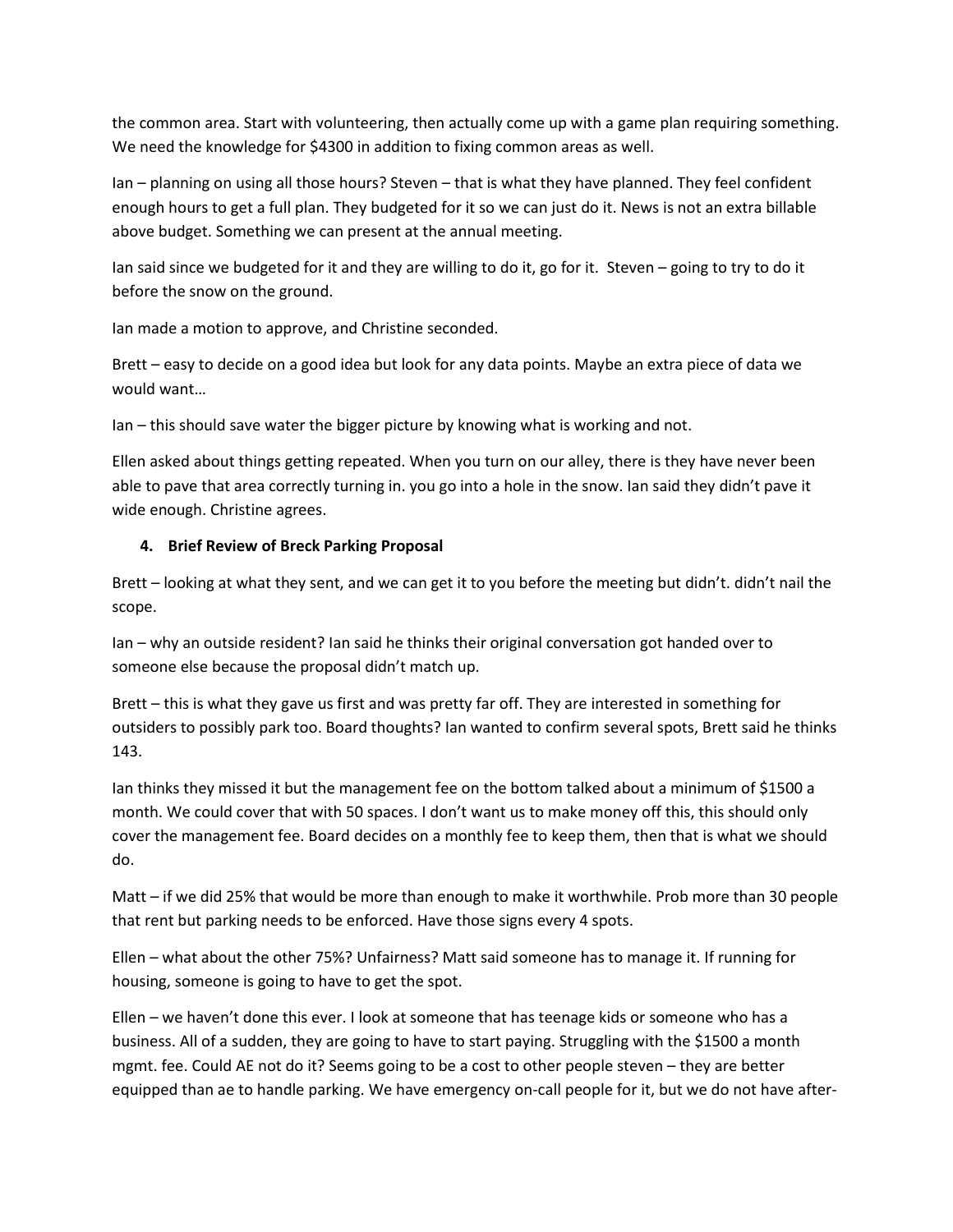hours people. Ian added that we need enforcement and if can't be done at outside hours, then maybe can't go with them.

Matt said it is TOB parking and we are supposed to be managing it and we are not. Ian said good questions. Does the association hire someone part-time? Steven said for \$1500 a month we can't take someone on for that. Ellen said she was doing her math wrong. Ian also mentioned a little bit of someone shouldn't be running their landscape business out of their home in wellington. This may be a way to change behavior. You have to scan a QR code in their system. If you park there, you get a ticket.

Matt – if we do charge higher could that money go into fixing the areas where the cobble is so dangerous.

Ellen is still stuck on the 25%. We need to do some sort of survey. We need to send something out. We will formalize, create permitted parking, if you or your family utilizes guest parking you will have to pay for it. We need to know how many we are looking at. Steven said like a pre-registration. Christine says you rent for workforce housing; you get a space.

Board agrees this should not be an option for the people that don't park in their garages because they have all their stuff in their garages. Ellen – have to have a permit and company enforcement. Then the person may finally clean out their garage. We need to determine WHY need spots. We have to sort it out. Steven – owners will scrutinize if not addressed. Matt says we have to make it clear that 50% of parking is owned by the top.

Ian – wants to do a survey, but we need to hear more from breck park to know if they will be able to do this. Brett will tell them we have to have this before the next meeting. Think to get Rick involved again.

Ian – did we find out the term of the contract? Brett is not sure. Ian said we have to see their stuff. Find out from breck park, then maybe have a draft survey for the board to look at. Could send it out a survey and have data to talk about an annual meeting.

A. Scope of Services

# **5. Annual Meeting**

A. Date & Time

Thursday, Nov 18<sup>th</sup> tentative 5:30. The board here wants GTM only. Brett will toss it to the rest of the board for decision. Brett is going to list all board members to elect as a proxy.

- B. Board Election
	- i. Proxy Protocol all Directors listed

# **6. General Board Comments**

The next Board meeting is on October 19<sup>th</sup>

Steven – we will want to talk about savings from paving, mulch, and landscaping we did… we have to be careful about dues. Board agrees we are not going to lower them.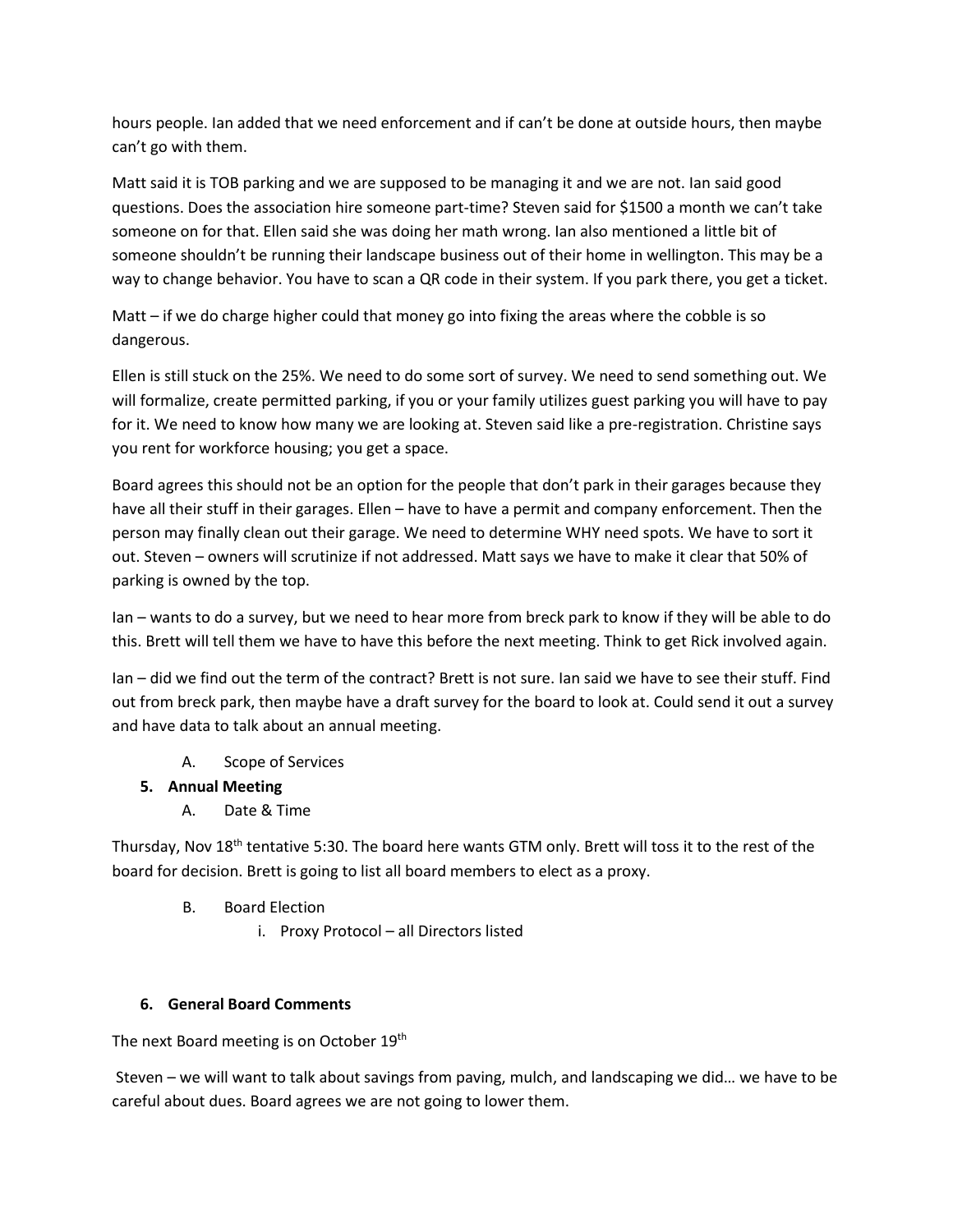Ian – Hamilton(?) they want to turn two-car garage into carriage room. They want to move their mother there. They asked for an increase in density because of the duplex lot. Town said yes. The town looked through Wellington docs for additional unit parking. This falls on me because a couple of years ago mickey mentioned additional unit parking on a WDRC thing. Think about adding this. Add it to the rules and regs. We have to do this moving forward. Mayor says this is the only one like this. This is only one that has happened because of who they know. Another part of that heard they get a break on deed restriction, but they are not. Town not giving them anything. Not sure what DRC will say on this, but it has to go through this.

If we are going to do workforce housing, the parking program may affect it. One way to control future density. When we have a parking program and they have a permit, they could see doing it. Some people on the board want to encourage building additional units and figure a way to incentivize, but super sticky stuff.

Brett will mention this to DRC and feel it out.

The next meeting invites DRC to discuss.

Matt – who chose the brown color. How did they choose this color when doesn't match anything in the neighborhood?

Jeff kept putting in requests to have the port-a-potty removed, they finally removed it and tried to charge him extra.

Brett said angela Brownley's house complained about the Midnight Sun owner going to trim their tree.

Steven had ceres go spray for noxious weed along with stables.

Working with Juliana – staggered Capex landscaping plan to get the landscaping up throughout the neighborhood.

The Board agreed that the neighborhood looked nice.

Elco is ready to do plowing for the season. Steven just found out his guy is breaking off, because Elco would need him for the shoveling, not using AAA. Steven going to get together with Elco and this guy. Get this figured out.

The irrigation blowout will be in the next couple of weeks.

Parking rule and survey priority for next meeting.

Matt – will be haters every year. Some irrigation running every day, some areas along the road look great. Some greens are dry. The central park looks horrible, but David's lot gets watered every day. Watering rocks and dirt.

Ian said the survey should get some info on all the timers.